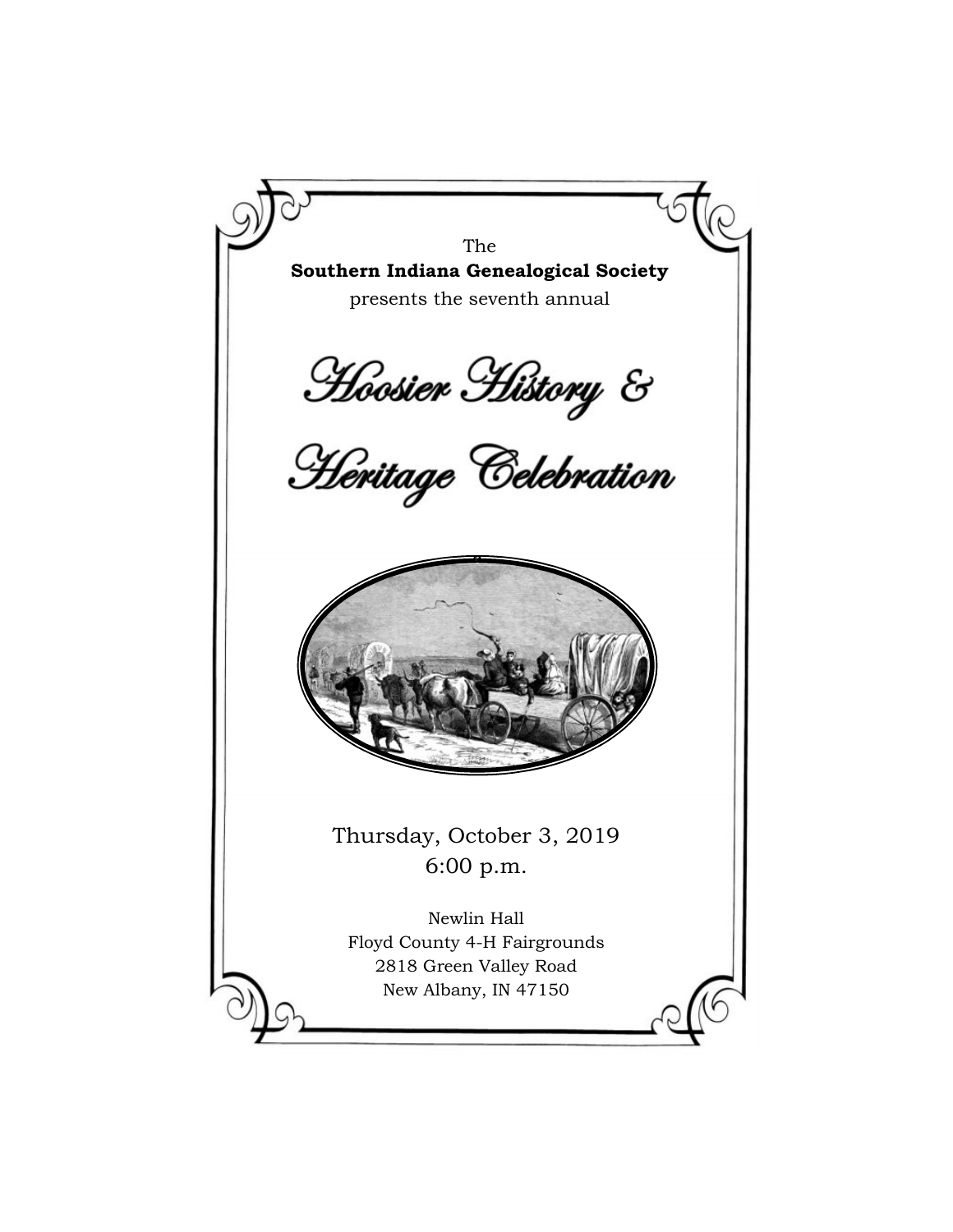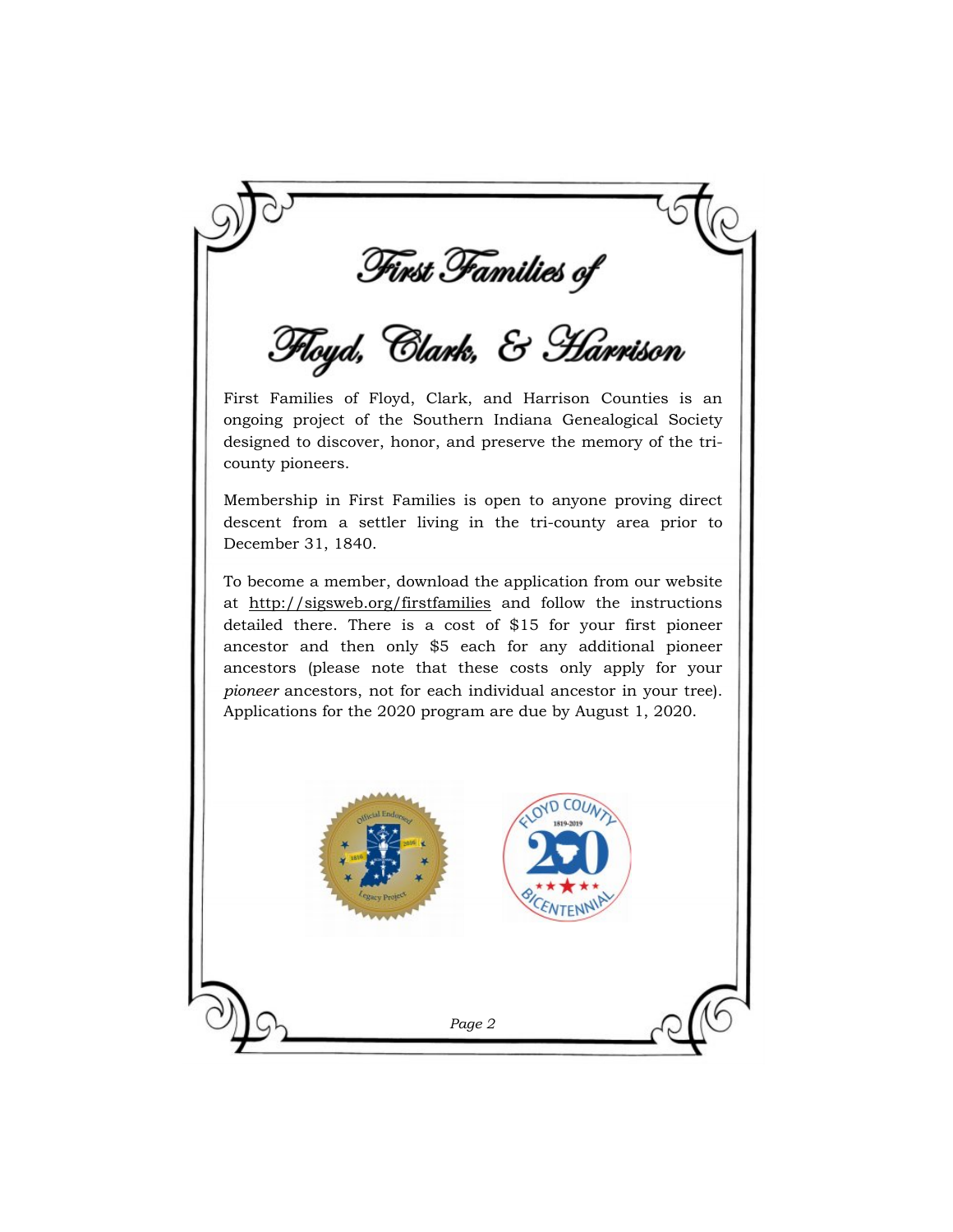| Program of Events                                                                                       |
|---------------------------------------------------------------------------------------------------------|
| Pioneer Social  Music provided by the Indian Creek Bluegrass Band                                       |
| Presentation & Posting of Colors  Louisville Thruston<br><b>SAR Color Guard</b>                         |
| Pledge of Allegiance The Honorable Jeff Gahan,<br>Mayor of New Albany                                   |
| SIGS past President                                                                                     |
| Mayoral Proclamation  The Honorable Jeff Gahan                                                          |
| Floyd County Genealogist                                                                                |
| Presentation of First Families Certificates<br>Karen EnglemanState Representative: Harrison/Floyd/Clark |
| Candle Lighting Remembrance  Tina Price,<br>SIGS Treasurer & Hospitality Chair                          |
| <b>SIGS President</b>                                                                                   |
|                                                                                                         |
|                                                                                                         |
| Page 3                                                                                                  |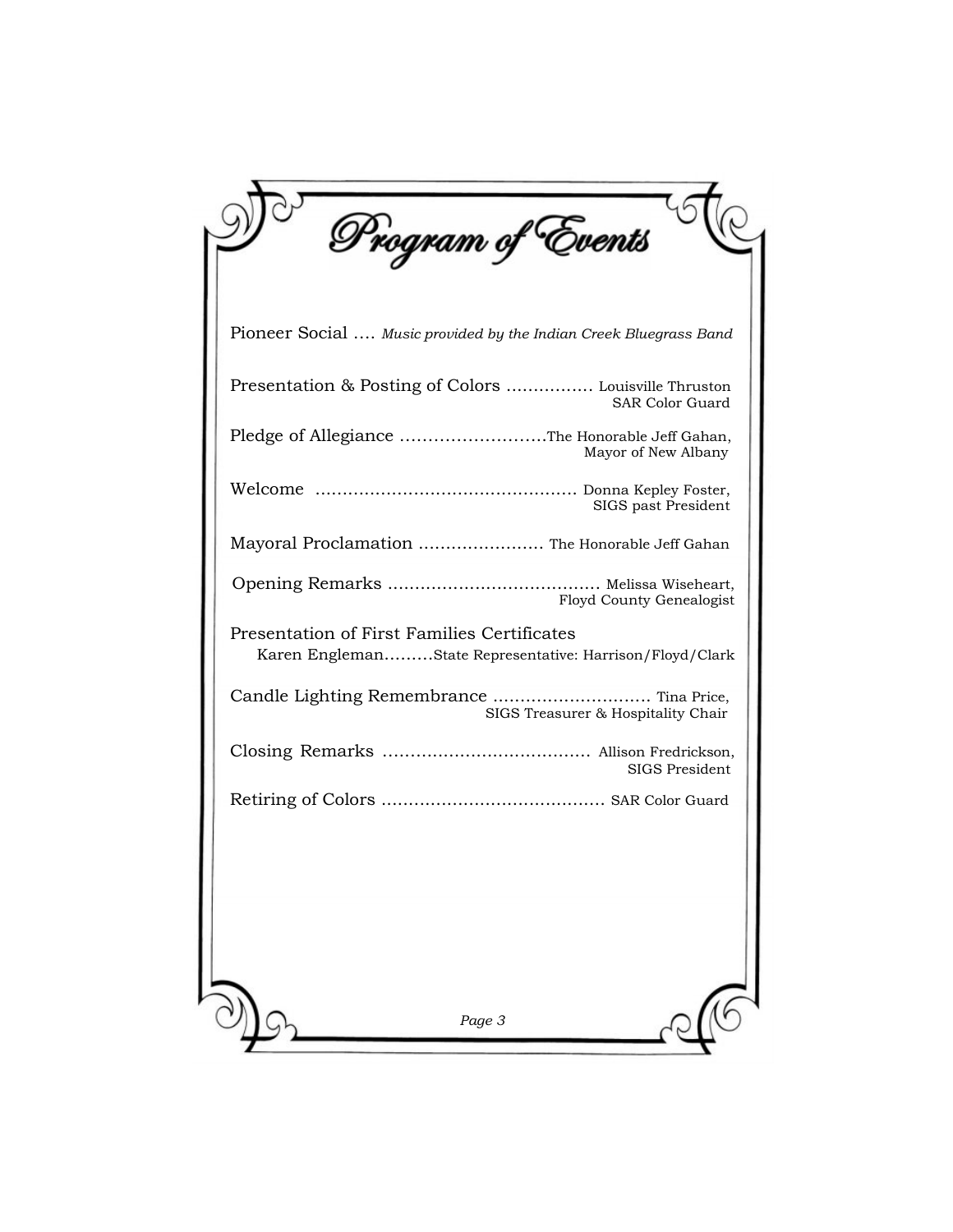

### **FLOYD COUNTY**

**Loretta Deaton Byrne**  *Elizabeth Berkshire, John Berkshire, Henry Berkshire, George Washington McCutcheon, James H McCutcheon William Eldon McCutcheon* 

**Becky Noe Maldonado**  *Siltha Graves, Frederick Shannon* 

**Charla Kraft Perez** *Mary Atkins, Christina Byerley, Mordecai Collins, Henry Lamb, Ruth Pennington Lamb, Josiah Lamb, Maurice Morris* 

**James E. Proctor**  *Nehemiah Keith* 

**Darrin F. Sollberger** *Joseph S. Summers, Sr.* 

**Mary Ann Summers Sollberger** *Joseph S. Summers, Sr.* 

**Robert E. Sterrett**  *Isaac R. Richards* 

*Harry R. Summers Joseph S. Summers, Sr.*

# **CLARK COUNTY**

**Barbara Lynn Albright**  *John Crum* 

**Amanda Carter Newton Bennett**  *Rebecca Dowden, Jeremiah Jacobs, Solomon Jacobs* 

**Kathy Jo (Lynch) Hobbs** *Edward Goodwin*

**Leigh Ann (Lynch) Jacobi** *Edward Goodwin*

**Richard Lentz** *Samuel Lentz, Catherine Shaefer*

**James David Lynch** *Edward Goodwin*

**Carolyn Ann Lynn** *John Crum* 

**Becky Noe Maldonado** *David E. Huckleberry Ann Martin*

**Judith Ann (Jacobs) Newton** *Rebecca Dowden, Jeremiah Jacobs, Solomon Jacobs*

**Robert E. Sterrett** *Mary Pinchback* 

**Jennifer Leigh (Newton) Stockhoff** *Rebecca Dowden, Jeremiah Jacobs, Solomon Jacobs* 

**Curtis R. Sylvester** *Emory Sylvester; Margaret Ann "Peggy" (Scott) Sylvester, James Madison Sylvester, Sr., Mary "Polly" (Howard) Sylvester*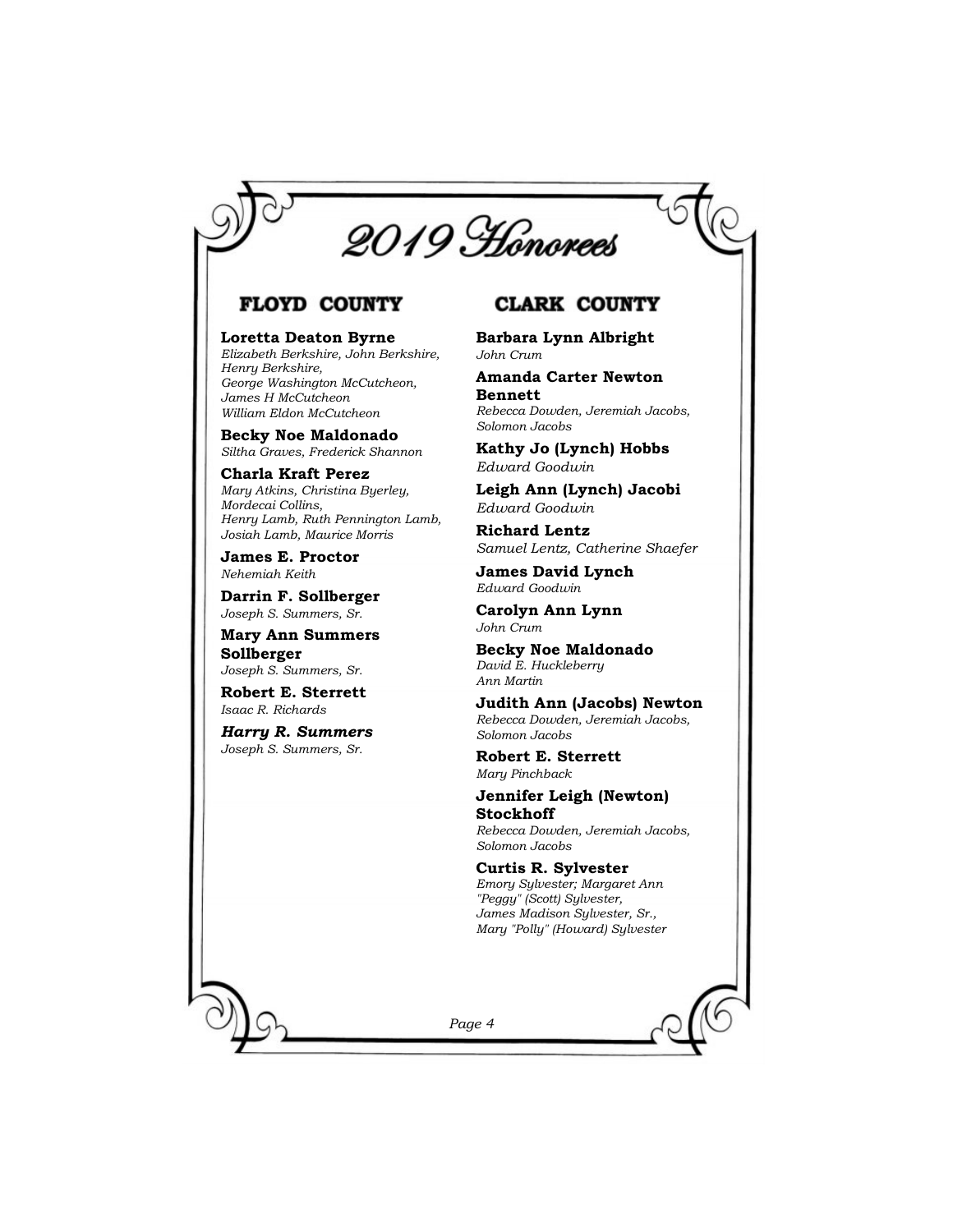

# **HARRISON COUNTY**

**Klaire Grace Valentine Adams Harry R. Summers** *James Bliss, Parley Bliss*

**Marguerite (Wright) Ang**  *Robert Wright* 

**Rose Marie Sonner Barks**  *John Jasper Simler, Phillip Peter Sonner* 

**Karen Engleman** *Robert Denbo, Jacob Hisey*

#### **Donna (Kepley) Foster**

*John Allen, Jacob Conrad, Frederick Cotner, Robert Denbo, Ephraim Fleshman, Sr., Jacob Hisey, John Keller, Zachariah Kitterman, Daniel Lingenfelter, James M. Simms, John Summers* 

**Don Russell Grider** *Frederick Cotner* 

**Stephen Ulysses Grider** *Frederick Cotner* 

**Wanda Sonner Harmon**  *Henry Faith*

**Richard LaDuke Kraft**  *John Cadet LaDuke* 

**Charla Kraft Perez**  *John Cadet LaDuke*

**Darrin F. Sollberger** *Henry Huff Wolfe* 

**Mary Ann Summers Sollberger** *Henry Huff Wolfe* 

*Henry Huff Wolfe* 

**Ricky Dale Utz** *Zachariah Kitterman* 

**Carolyn Ann (Ang) Wells**  *George Wright* 

**Barbara Adams Whiteside** *George Wright, Robert Wright* 

**Donna (Wright) Wilson** *Christian Eckart* 

**Doris Mae (Leep) Wyzard** *Henry Alexander Batman* 

#### **Doris (Byrd) Leistner 1927-2018**

We would like to recognize the many genealogical and historical contributions of Doris (Byrd) Leistner who passed away December 31, 2018 at age 90. Doris, a professional genealogist, began researching over 50 years ago. She was a charter member of the Southern Indiana Genealogical Society which formed in 1979. She wrote numerous genealogy research books for Perry and Crawford Counties and taught genealogy classes throughout Indiana. She was a member of the Society of Indiana Pioneers and numerous other genealogical and historical organizations. Doris was a lifetime member of the Indiana Historical Society and received the Society's 1996 Honorary Member and the 2007 Eli Lilly Lifetime Achievement Awards**.** She served on the New Albany Bicentennial Committee and started the Floyd County First Families Project as part of the 2013 New Albany Bicentennial.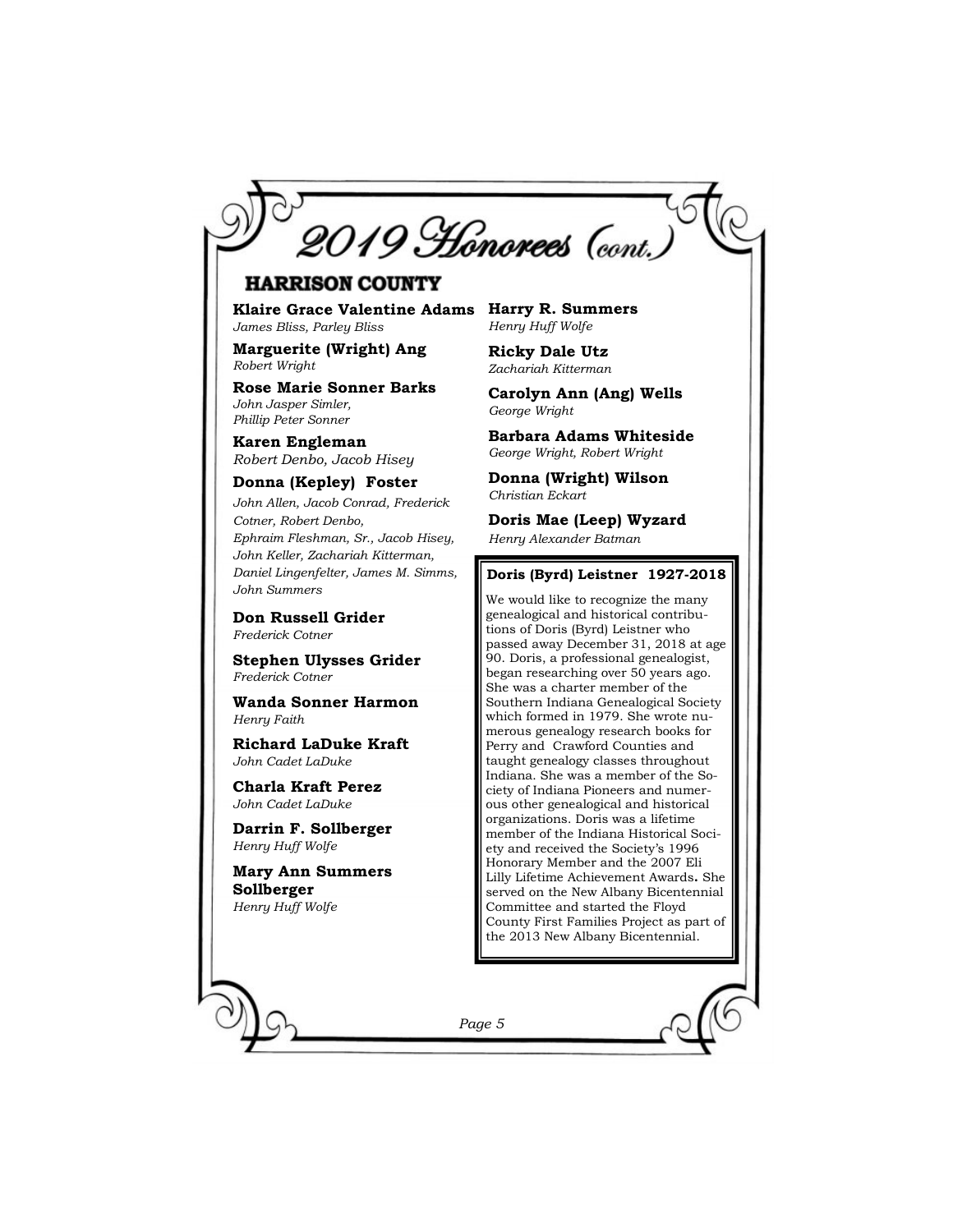

# **FLOYD COUNTY**

Mary Atkins Christina Byerley Mordecai Collins Siltha Graves Henry Lamb Josiah Lamb George Washington McCutcheon James H. McCutcheon William Eldon McCutcheon Maurice Morris Ruth (Lamb) Pennington Isaac R. Richardson Frederick Shannon Joseph S. Summers Sr.

# **CLARK COUNTY**

John Crum Rebecca Dowden Edward Goodwin Mary "Polly" (Howard) Sylvester David E. Huckleberry Solomon Jacobs Jeremiah Jacobs Samuel Lentz Ann Martin Mary Pinchback Catherine Shaefer Margaret Ann "Peggy" (Scott) Sylvester Emory Sylvester James Madison Sylvester, Sr.

# **HARRISON COUNTY**

John Allen Henry Alexander Batman Elizabeth Berkshire Henry Berkshire John Berkshire Parley Bliss James Bliss Jacob Conrad Frederick Cotner Robert Denbo Christian Eckart Henry Faith Ephraim Fleshman, Sr. Nehemiah Keith Jacob Hisey John Keller Zachariah Kitterman John Cadet LaDuke Daniel Lingenfelter James H. McCutchen John Jasper Simler James Sims Phillip Peter Sonner John Summers Henry Huff Wolfe Robert Wright George Wright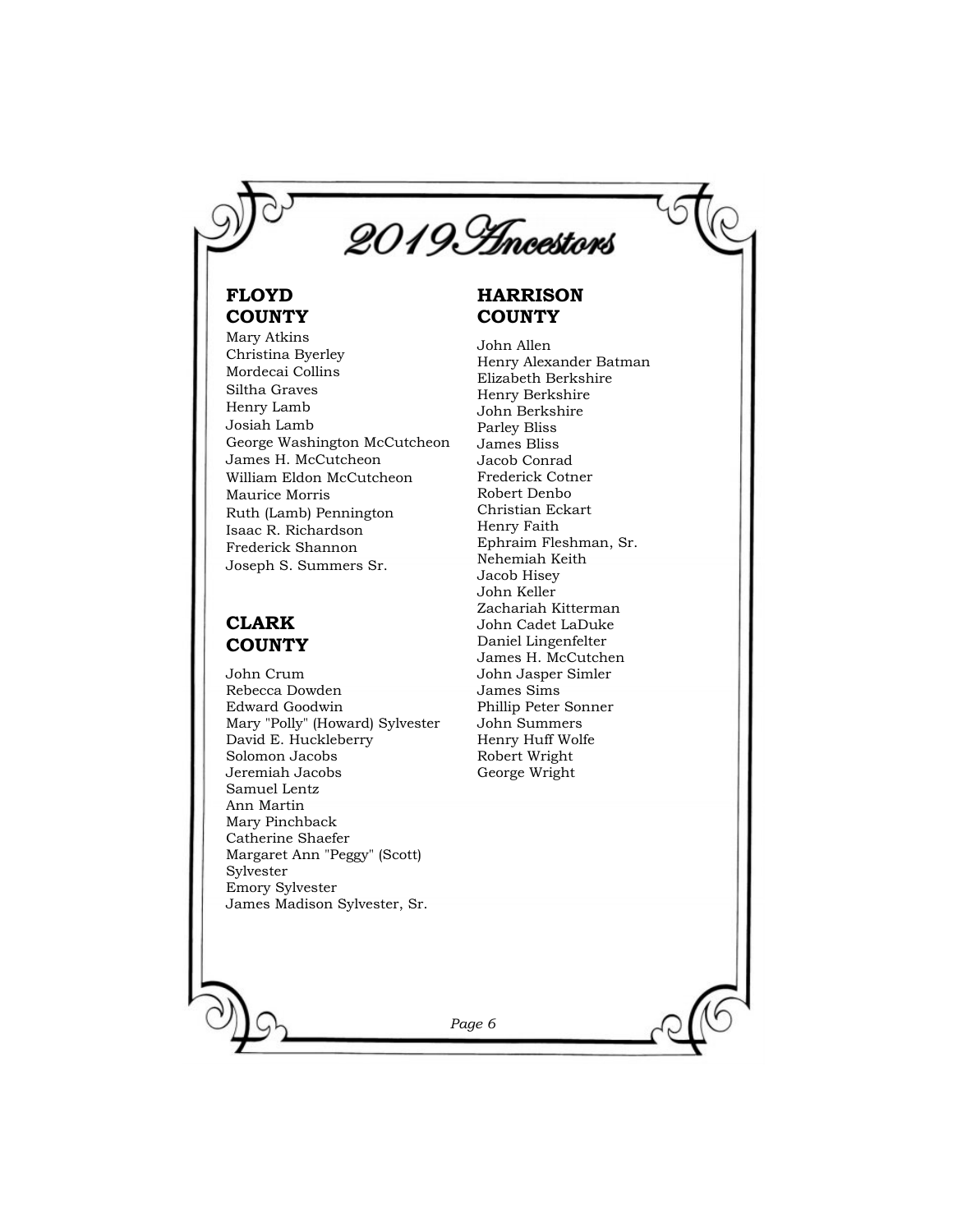Upcoming Programs

The Southern Indiana Genealogical Society (SIGS) hosts a program the first Thursday of each month at the New Albany location of the Floyd County Library. Programs feature a genealogical or historical topic and are open to the public. A "meet and mingle" with light refreshments begins at 6:15 PM in the Strassweg Auditorium with program at 6:30 PM. Upcoming programs include:

### **November 7, 2019**

### **"Researching Quaker Ancestors"**

Genealogist Connie Fry will present "*Researching Quaker Ancestors*" at the November 7th program of the Southern Indiana Genealogical Society (SIGS). The workshop will describe Quaker history and beliefs, church records, unique resources, and techniques for researching. Ms. Fry is the workshop coordinator for the Louisville Genealogical Society.

# **December 5, 2019**

### **"Colonization Societies in Indiana and Floyd County"**

In the 19th century a concerted effort of white Hoosier leaders was mounted to remove all African Americans from the state. Jeannie Regan-Dinius will discuss southern Indiana's role in this movement to colonize western Africa with black Hoosiers.

Ms Regan-Dinius is Director of Special Initiatives DNR-DHPA, State of Indiana

## **January 2, 2020**

### **"New Year's Genealogy Tea"**

Members and guests are invited to attend and share their recent research findings, favorite family stories, photographs and mementos over holiday tea and dessert.